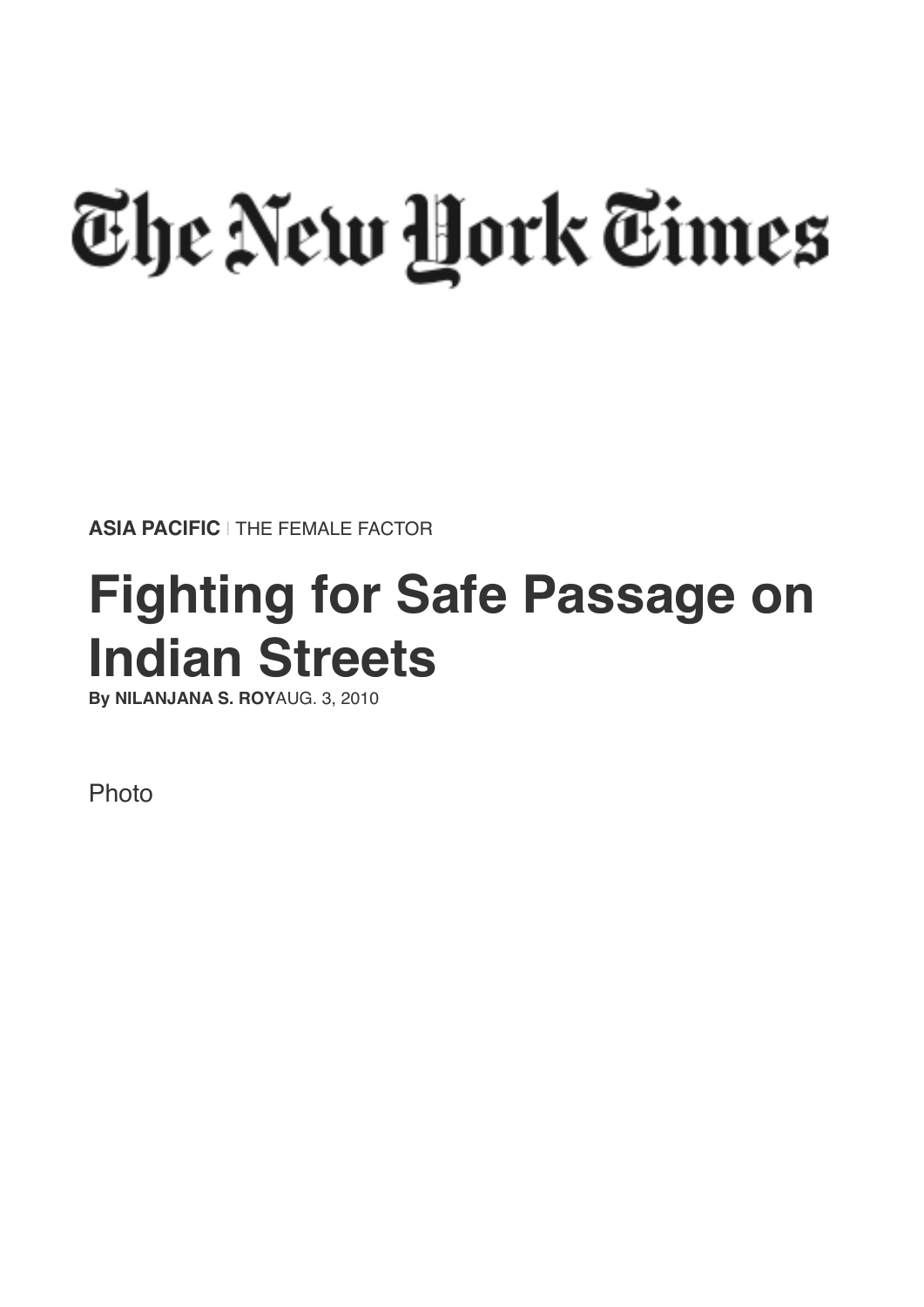

Members of the Gulabi Gang, a women's rights group, gathered in Allahabad in July. Credit Jitendra Prakash/Reuters

NEW DELHI — On blogs, Facebook and Twitter last month, hundreds of women across [India](http://topics.nytimes.com/top/news/international/countriesandterritories/india/index.html?inline=nyt-geo) shared their experiences as "Action Heroes" — facing up to sexual harassment on this country's sometimes terrifying streets. The event organized by Blank Noise, a community art project that fights the abuse of women in public spaces, focused fresh attention on "eve teasing" — the common euphemism for the hostility and violence women experience on the streets in large parts of India, especially in the more patriarchal north.

In 2006, the then-fledgling Blank Noise, run by Jasmeen Patheja, a young artist, had invited Indian women to emulate the Take Back the Night marches women have staged in other parts of the world to assert their right to walk in public areas without fear. A Reclaim the Night march had been held in 1978 in Bombay, now known as Mumbai, in protest of the rape of a woman on the street, but not repeated. And so, 28 years later, here in the Indian capital, a small group of women went out for a walk at 10 p.m.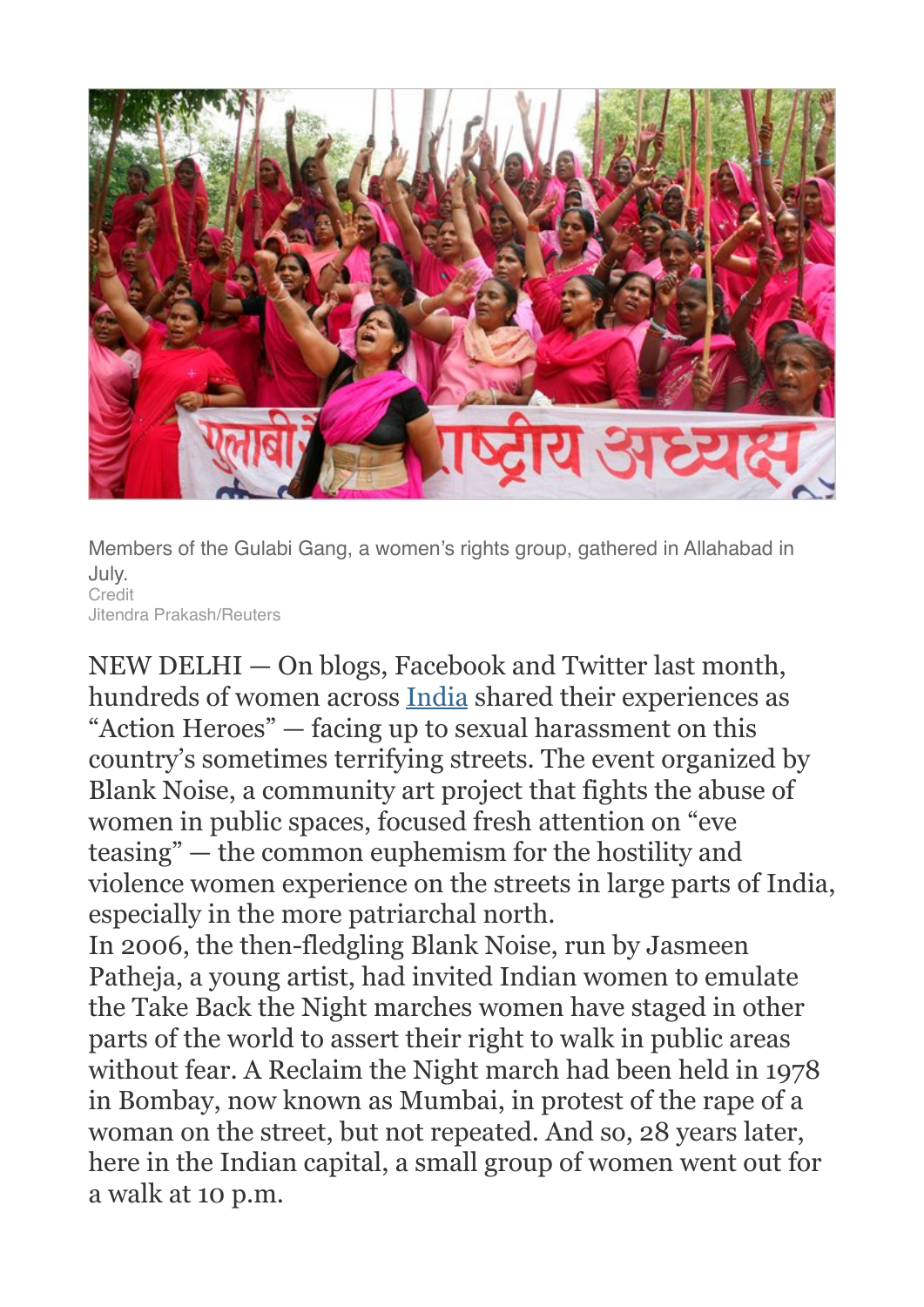Two police vans stood by to ensure their safety, for this was not a "normal" thing to do. In northern India, women don't step out of their homes for a stroll once it gets dark. It's not safe. It could get one harassed or molested or raped.

"Blank Noise started as an art project," Ms. Patheja said recently. "I was experiencing street sexual violence every day, and if not every day it was the threat of it that kept me on guard, hyper and alert. Moreover, it wasn't being taken seriously by those around me — 'It happens,' 'There's nothing you can do about it,' 'It's only teasing."'

Since that early, tentative action in 2006, Blank Noise has grown, drawing in women from across India. From Mangalore, where in 2009 a rightist Hindu party attacked "loose" women for daring to go out to pubs; from Mumbai, rocked in 2007 by a mob assault on two women who had talked back to a group of men who were harassing them; from smaller cities like Lucknow and Patna, where "eve teasing" is a way of reinforcing the message that women are not meant to be in public spaces.

Ms. Patheja's primary weapon is her blog. In a more rural part of northern India, another woman picked up the humble jhadu, the broom found in every Indian household.

Sampath Pal Devi grew up in Bundelkhand in Uttar Pradesh and, like many of the women in her community, married young — at 12. She witnessed violence against women as an everyday part of life. It was unsafe for women to go to the outdoor bathrooms at night for fear of assault. Domestic violence and beatings were common. At the age of 20, Ms. Sampath Pal fought back, organizing a few women armed with brooms to thrash a notorious wife-beater.

Now in her 40s, she runs the Gulabi Gang. "This country is ruled by men," she said in her asthma-roughened voice. "No use asking them for help. We women must fight our own battles ourselves."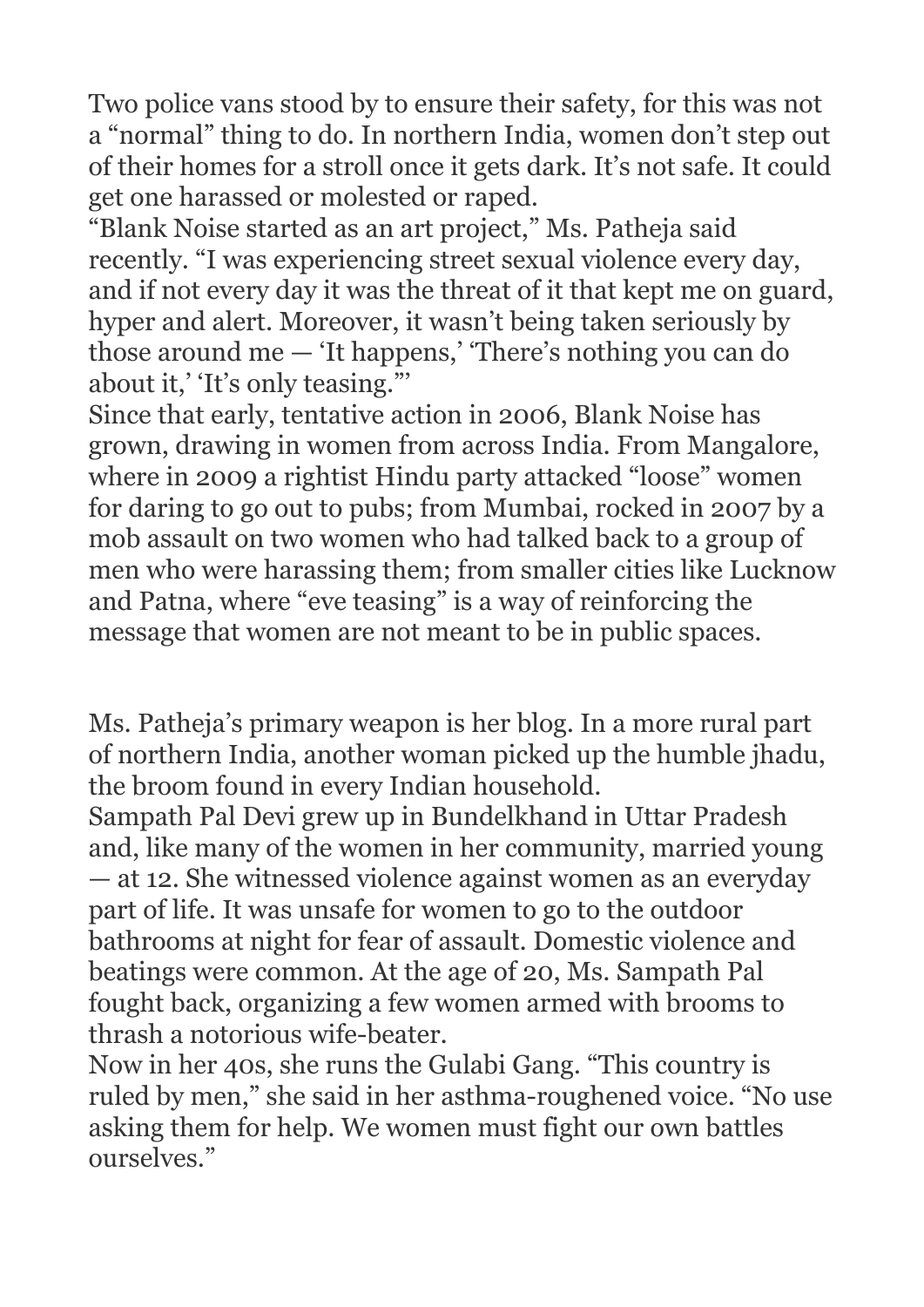Gulabi means "pink" and refers to the color of the saris Ms. Sampath Pal and her band of women wear. The movement has grown from that tiny core of four concerned women to a movement that covers much of rural Uttar Pradesh, one of the most conservative states in India. The brooms have evolved into canes. The Gulabi Gang has thrashed recalcitrant officials and police officers who wouldn't register cases of domestic violence. It also runs vocational centers that offer practical ways of employment and empowerment for women.

If pink was simply a personal preference of Ms. Sampath Pal, the color was a more pointed choice for Nisha Susan, a journalist in her 30s who started the Pink Chaddi movement. Last year, after Sri Ram Sene, a rightist Hindu party, attacked women in pubs, Ms. Susan began a Facebook group, and the Pink Chaddi movement was born.

Chaddi is slang for underwear, but also for rightist hard-liners. Ms. Susan invited women to send Pramod Muthalik, the head of Sri Ram Sene, pink underwear in protest of his party's actions and its plans to hold rallies on Valentine's Day, which it condemns as a foreign holiday that encourages men and women to express their affection in an openly "un-Indian" fashion.

Chaddis poured in from across the country, a deluge of underwear in fuchsia, mauve and rose that forced the hardliners to cancel their rallies and stop the attacks on women. Something familiar emerges in the stories the women share, regardless of their ages or class backgrounds. All have experienced fear on the streets, fear when traveling alone. Few use the term "eve teasing" when discussing their own experiences; nothing about sexual harassment has ever felt like "teasing" to them.

This autumn, one of India's most respected photographers, Gauri Gill, will coordinate an exhibit and Web site called "Transportraits: Women and Mobility in the City." Working with Jagori, an organization that has drawn up maps of Delhi